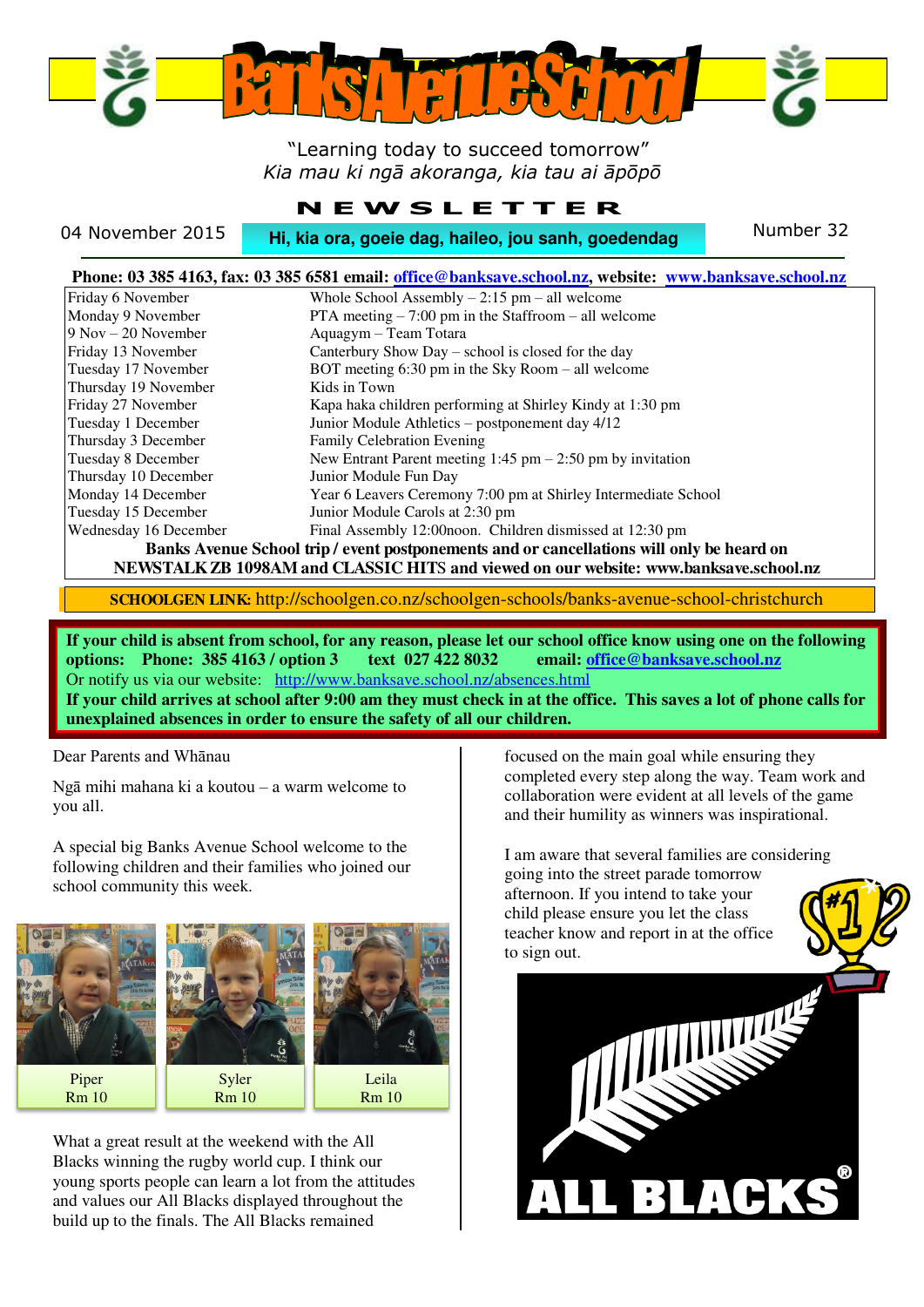## **Frequently Asked Questions**

As you know we are developing a frequently asked question section on our website. We have given parents the opportunity to pose their questions through the website or by sending in questions.

### Below are some of the questions we have received:

#### **Will my child have the same teacher?**

Yes*, each teacher will have their 'home'* group, i.e., class and this will be the teacher that you go to with queries or concerns. They will report to you and meet with you at Learning Conversations. Your *child's sense of belonging and security with their*  teacher will remain.

Like in early childhood centres such as Kindergartens and preschools there are other teachers and adults in the learning spaces. Your child will have times when one of the other teachers in the learning space will be teaching them.

### **Is reading, writing, maths still a focus? What will it look like?**

Yes, these are fundamentals of learning. Like now, we will have a strong group focus, based on ability rather than age. We will still test to see what children know and what they need to know. Juniors will still reinforce their learning with relevant reading activities, as they do now.

### **Does this new design make teaching better and do teachers like it?**

Yes it makes teaching better. When teachers can work together, share the responsibility, share their areas of strength and expertise, see one another in action the bar is raised. Teachers who have or are working in these environments do not want to go back to the isolation of a single class.

If you have any questions you would like answered please submit them via the link below or on the slip at the end of this newsletter, and we will endeavour to answer them.

[http://www.banksave.school.nz/modern-learning](http://www.banksave.school.nz/modern-learning-practice-faq.html)[practice-faq.html](http://www.banksave.school.nz/modern-learning-practice-faq.html) 

### **School structure 2016**

Our senior leadership team met last week and have decided on keeping the same school structure as this year with small differences.

**Team Totara** will continue to have year one and two students and will be in the same rooms. Teachers in Rooms 9 and 10 will continue to teach co-operatively as will Rooms 1 and 2. This will allow teachers to continue to build on their collaborative practises.

**Team Kahikatea** will have mainly year two and year three students with a handful of year four students. The year four students will be carefully selected to ensure they have the opportunity to embed and optimise their learning. Teachers in Rooms 15 and 16 will teach collaboratively. Currently there are some alterations being made to the back of their classrooms to give them an alternative break out space for children. In 2016 we will be looking at how other teachers in Team Kahikatea can begin to start teaching collaboratively.

**Team Miro** will have year four to six students. The main change here will be teachers working collaboratively in teams of two. During the holidays there will be alterations to Room 24 and 25 along the same lines as we have done in the Awa block (Rooms 26 and 27). This will give all teachers in Team Miro the chance to build on their collaborative practises. Two teaching positions in Team Miro have been fixed term positions for the year. These are currently being advertised for 2016.

In two weeks the senior leaders will take time out to place children into classes for 2016.

We are still finalising dates for giving parents the opportunity to see children in Dudley block learning during the day. Once we have finalised dates I will contact the parents of year three and year four children and offer them the chance to come to an open morning.

### **Congratulations**

Congratulations to Hannah and Sasha who participated in a National Cheerleading Competition in Auckland last weekend. Sasha received a silver medal for cheerleading and Hannah received two silver medals, one for cheerleading and one for dance.

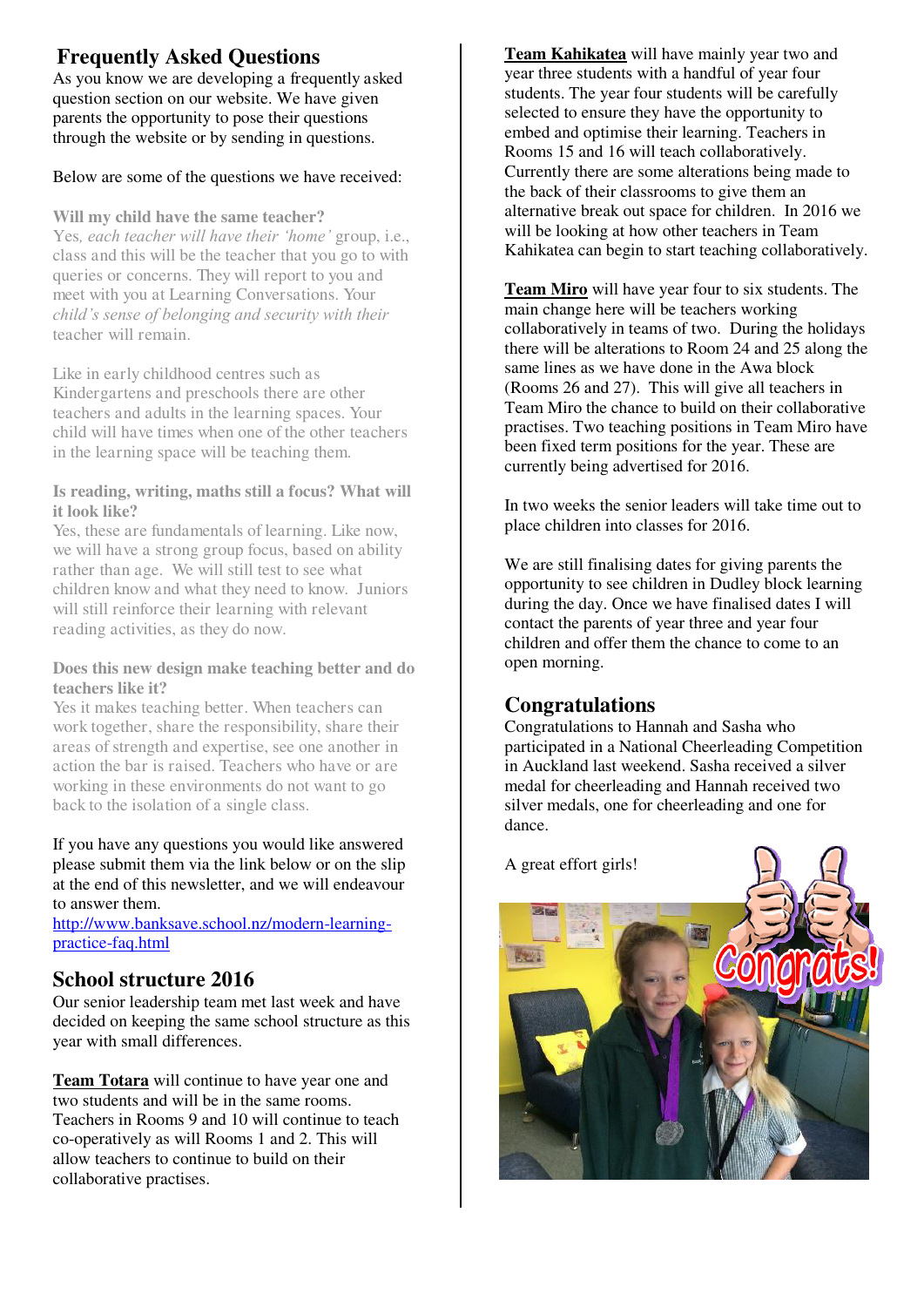## **Staffing**

Matua Maaka – Maaka has been our school Kapa haka teacher for a number of years. He has done an amazing job in supporting our cultural group within the school and at festivals. Sadly Maaka will finish at the end of this year. We are currently looking for a replacement as we highly value the place of Kapa haka in our school.

Rhonda Aitken - for a number of years Rhonda has been our SENCO (special needs) facilitator. This year she has also had a teaching component. In 2016 Rhonda will return to the classroom full time. She will be teaching in Team Totara.



Chelsea Roycroft and her family welcomed a beautiful baby boy into their family on Tuesday. Linkin Eric Roycroft arrived at 10.00 am and weighed in at 9lb. All of our best wishes go out to Chelsea, Jeremy and big brother Beauden.

# **'HOT SHOT' LEARNERS'**





**Phoenix and Sean have both been part of a written language group with Mrs Edmonds. She is really impressed with their attitude and effort and the progress they have made. Both boys have made the most of the learning opportunity provided to them.** 

**Well done Phoenix and Sean. Keep up the great work boys.**

## **Parking Concerns**

We have a couple of cars parking outside the gate,

on yellow lines, making it very difficult and unsafe for children to see so they can cross the road safely. We will not hesitate to take number plates and pass them on



to the police with our concerns. Our children's safety is paramount!

## **Parenting Tips**

Parents are doing the most important job there is. It's rewarding, but sometimes it's tough. Children are our greatest treasure! When you're a parent that might mean:

- Making sure your kids have the things they need. Check out [everyday families](http://www.cyf.govt.nz/info-for-parents/the-ten-things-kids-need-most.html) to see ten simple things kids need everyday.
- Look after yourself so you can be there for them. It's good to take time out to be you. There are some nice tips on **Barnardos'** [website.](http://www.barnardos.org.nz/)
- If you're a dad, there's so much you can do to make your child feel like a taonga (treasure). See fathering – [the best job on the](http://www.plunket.org.nz/your-child/welcome-to-parenting/family-and-whanau/fathering-the-best-job-on-the-planet)  [planet](http://www.plunket.org.nz/your-child/welcome-to-parenting/family-and-whanau/fathering-the-best-job-on-the-planet) for fun ideas.
- Learn about [positive discipline.](http://www.skip.org.nz/supporting-parents/supporting-parents-around-you/index.html) This job never came with a manual and knowing some tricks of the trade can make life a whole lot easier.
- Listen to what kids say on [facebook.](http://www.facebook.com/childrensdaynz) They fill us with inspiration every day.



## **Leaving Banks Avenue School**

Many thanks to the parents who have already notified us that their children will not be returning to Banks Avenue in 2016. We are just about to make up classes for 2016 so we need to know if your child is leaving Banks Avenue School ASAP. Please contact the office.